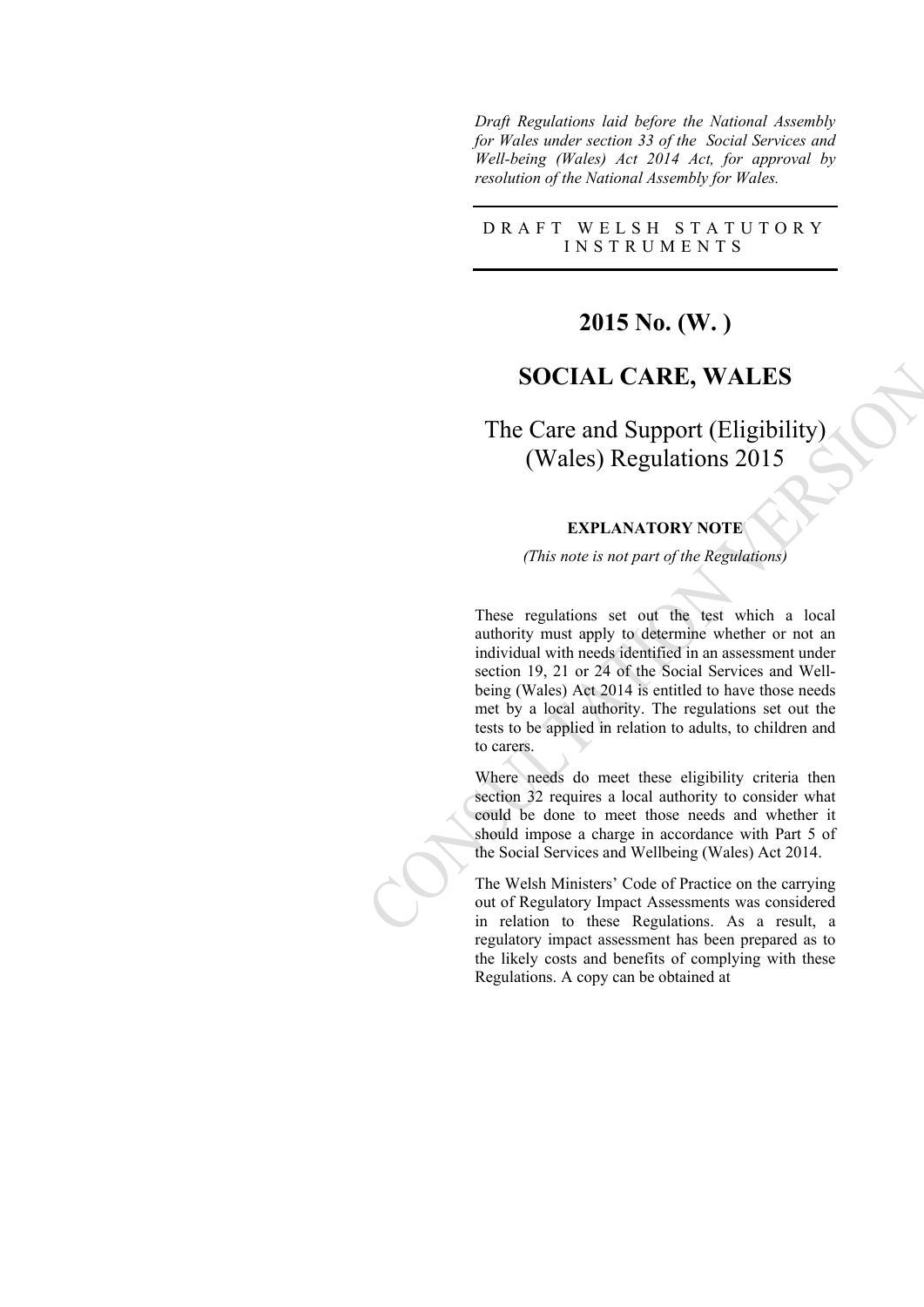*Draft Regulations laid before the National Assembly for Wales under section 33 of the Social Services and Well-being (Wales) Act 2014 Act, for approval by resolution of the National Assembly for Wales.*

## D R A F T W E L S H S T A T U T O R Y I N S T R U M E N T S

# **2015 No. (W. )**

# **SOCIAL CARE, WALES**

The Care and Support (Eligibility) (Wales) Regulations 2015

*Laid before the National Assembly for Wales \*\*\**

*Coming into force \*\*\**

The Welsh Ministers, in exercise of the powers conferred by sections 32(3)(4) and (5) of the Social Services and Well-being (Wales) Act 2014(**1**), make the following Regulations.

A draft of these Regulations was laid before the National Assembly for Wales under section 33 of that Act and has been approved by a resolution of the National Assembly for Wales.

### **Title, commencement, application and interpretation**

**1.**—(1) The title of these Regulations is The Care and Support (Eligibility) (Wales) Regulations 2015.

(2) These Regulations come into force on XXXXXXX and apply in relation to Wales.

(3) In these Regulations—

"the Act" means the Social Services and Wellbeing (Wales) Act 2014;

"carer" has the meaning given in section 3 of the Act;

"eligibility determination" means a determination under section  $32(1)(a)$  of the Act;

<sup>(</sup>**1**) 2014 anaw 4.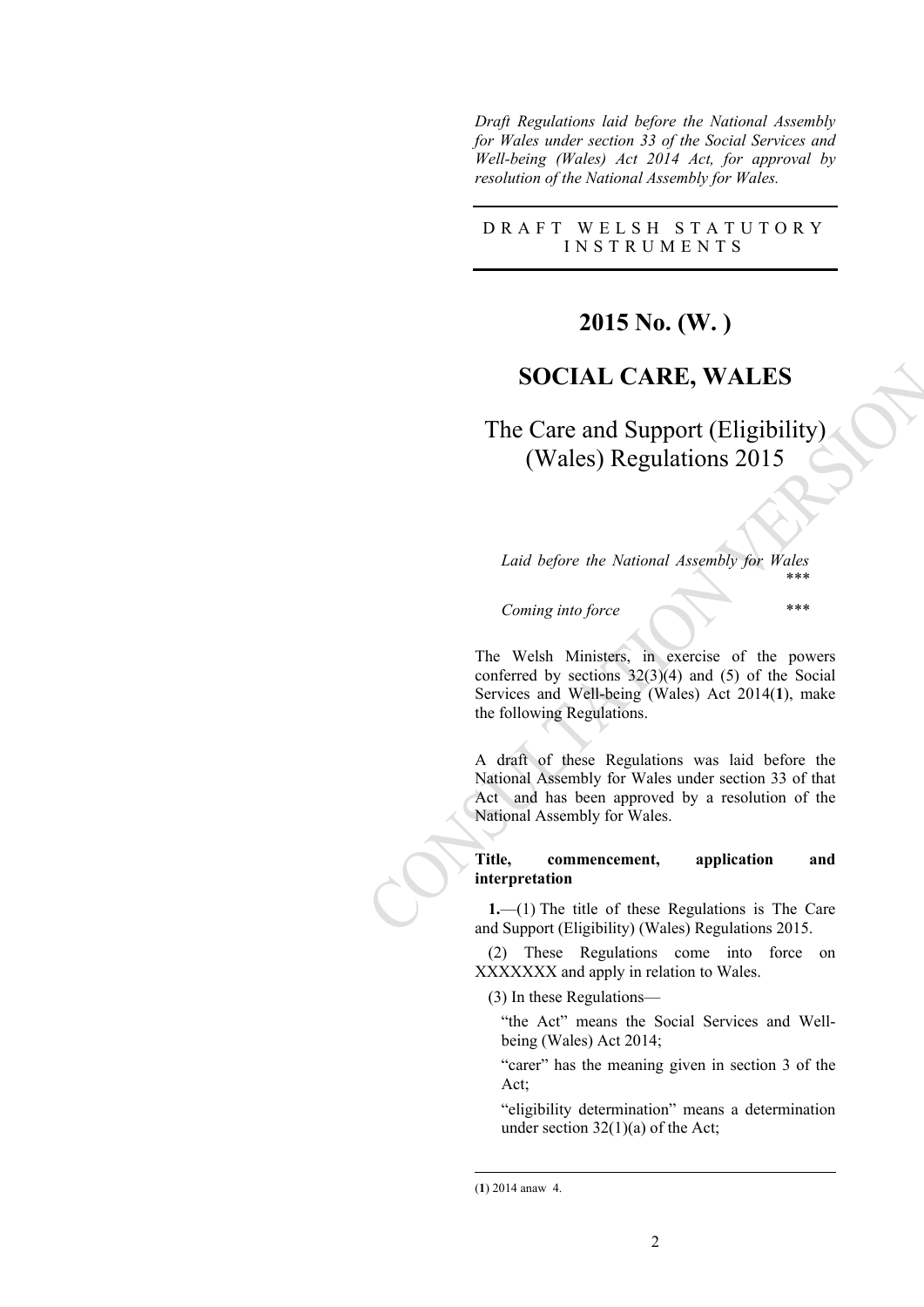"personal outcomes" means the outcomes which have been identified in relation to a person by an assessment under sections 19, 21, or 24 of the Act;

"specified outcomes" means the outcomes specified in regulation 6.

### **Eligibility determinations**

**2.**—(1) When the local authority is making an eligibility determination in relation to an adult who has been assessed as having one or more needs for care and support, any one of those needs meets the eligibility criteria if it is of a description specified in regulation 3.

(2) When a local authority is making an eligibility determination in relation to a child who has been assessed as having one or more needs for care and support, any one of those needs meets the eligibility criteria if it is of a description specified in regulation 4.

(3) When a local authority is making an eligibility determination in relation to a carer who has been assessed as having one or more needs for support, any one of those needs meet the eligibility criteria if it is of a description specified in regulation 5.

### **Needs which meet the eligibility criteria – adults with needs for care and support**

**3.** The need meets the eligibility criteria if—

- (a) the need arises from the adult's physical or mental ill-health, age, disability, dependence on alcohol or drugs, or other similar circumstances;
- (b) the need relates to one or more of the specified outcomes;
- the need is such that the adult is not able to meet that need, either—
	- (i) alone,
	- (ii) with the support of others who are willing to provide that support, or
	- (iii) with the assistance of services in the community to which the adult has access; and
- (d) the adult is unlikely to achieve one or more of their personal outcomes which relate to one or more of the specified outcomes unless—
	- (i) the local authority provides or arranges care and support to meet the need; or
	- (ii) the local authority enables the need to be met by making direct payments.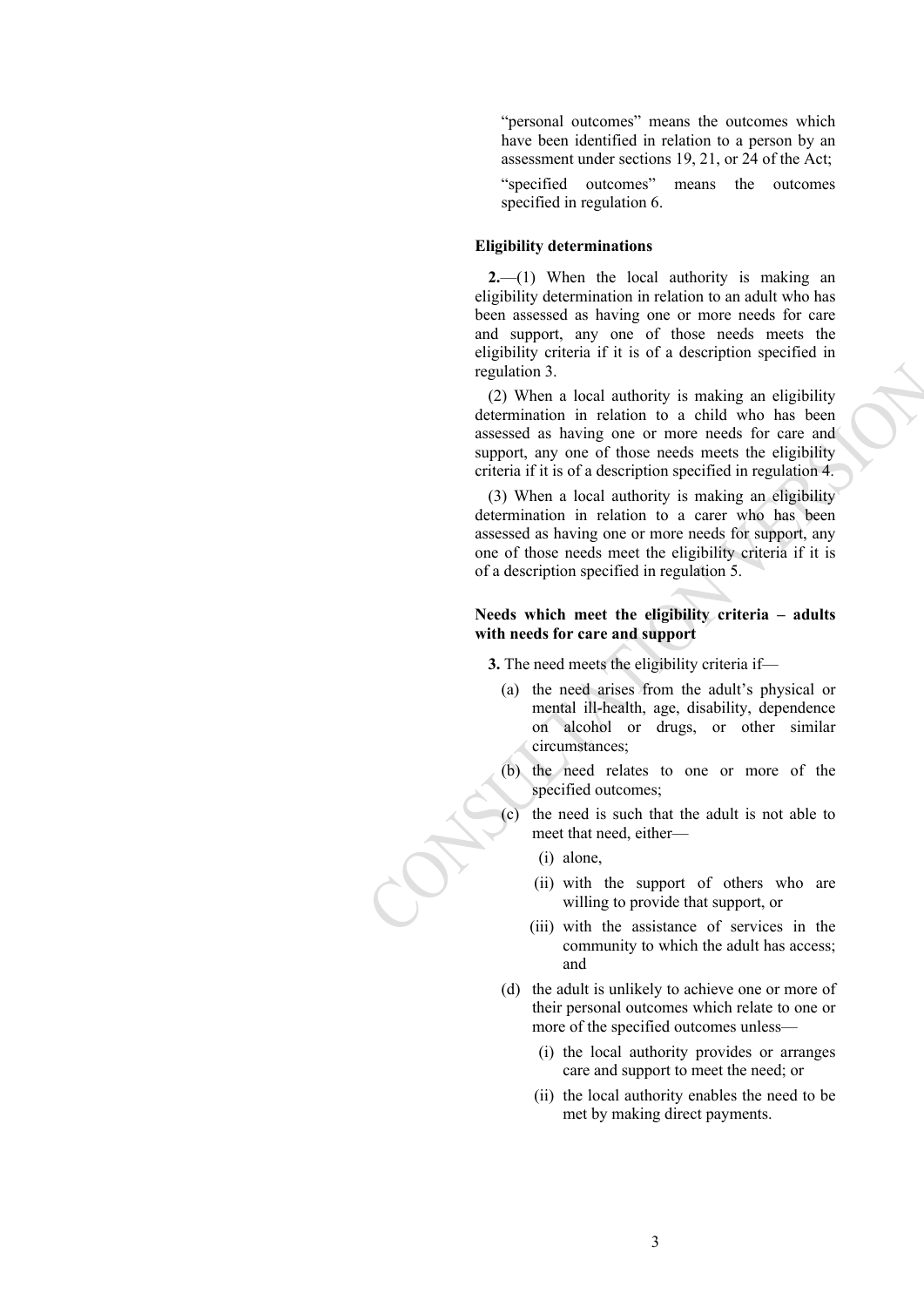#### **Needs which meet the eligibility criteria – children with needs for care and support**

**4.**—(1) The needs meet the eligibility criteria if—

- (a) either—
	- (i) the need arises from the child's physical or mental ill-health, age, disability, dependence on alcohol or drugs, or other similar circumstances; or
	- (ii) the need is one that if unmet is likely to have an adverse effect on the child's development;
- (b) the need relates to one or more of the specified outcomes;
- (c) the need is one that neither the child, the child's parents nor other persons caring for the child are able to meet, either—
	- (i) alone or together,
	- (ii) with the support of others who are willing to provide that support, or
	- (iii) with the assistance of services in the community to which the parents or other persons caring for the child have access; and
- (d) the child is unlikely to achieve one or more of their personal outcomes which relate to one or more of the specified outcomes unless—
	- (i) the local authority provides or arranges care and support to meet the need; or
	- (ii) the local authority enables the need to be met by making direct payments.

(2) In this regulation—

- (i) references to a child's development include the physical, intellectual, emotional, social and behavioural development of that child;
- (ii) "other persons caring for the child" includes persons with parental responsibility(**1**) or relatives who have a role in providing care for the child;
- (iii) "relative" is defined in section 197 of the Act.

#### **Needs which meet the eligibility criteria - carers with needs for support**

- **5.**—(1) The needs meet the eligibility criteria if—
	- (a) the need arises as a result of providing care for either—

<sup>(</sup>**1**) "Parental responsibility" is defined in section 3 of the Children Act 1989 (c.41).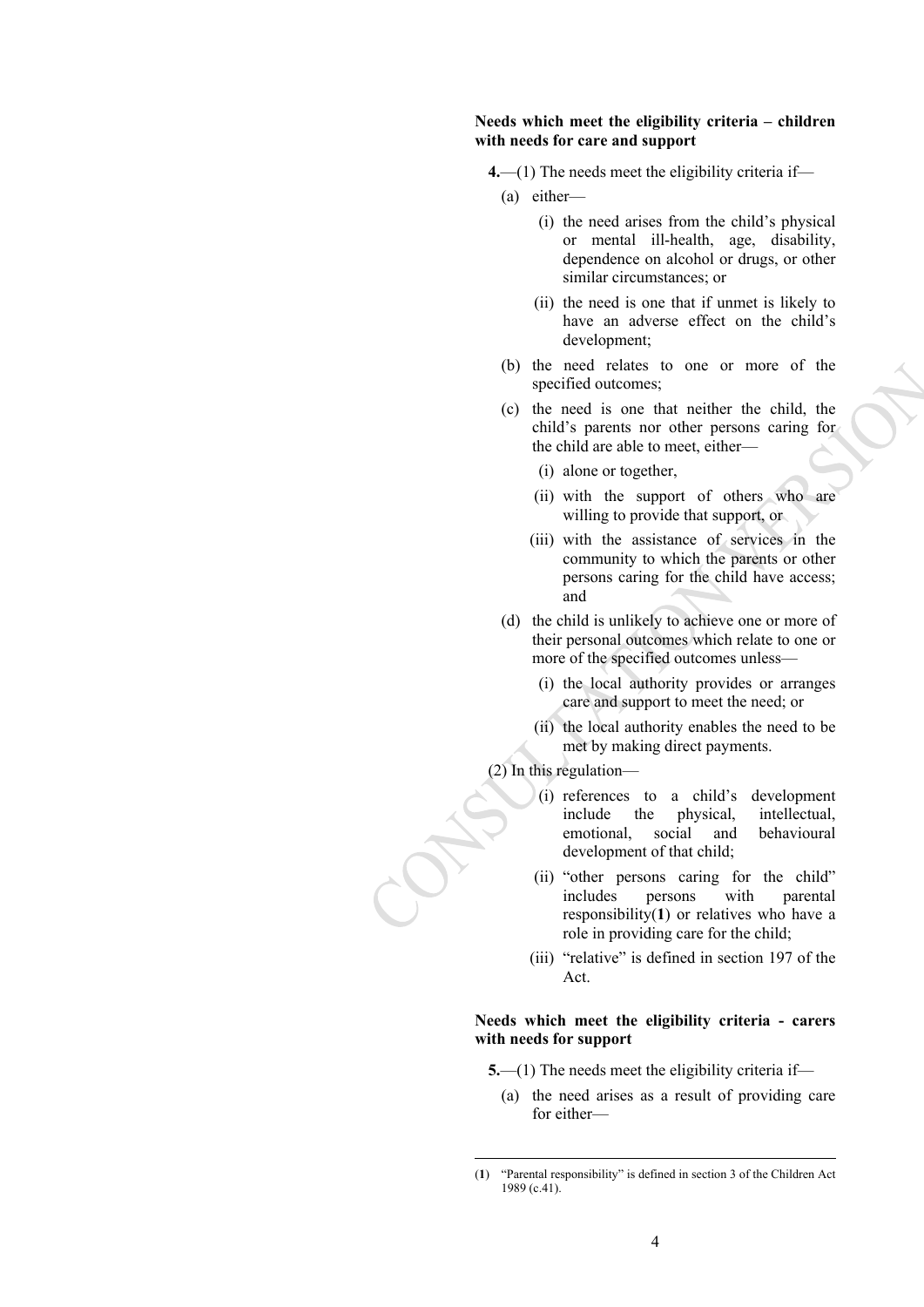- (i) an adult who has needs which fall within Regulation 3 (a) and which relate to one or more of the specified outcomes, or
- (ii) a disabled child;
- (b) the carer cannot meet the need whether—
	- (i) alone;
	- (ii) with the support of others who are willing to provide that support; or
	- (iii) with the assistance of services in the community to which the carer has access; and
- (c) the carer is unlikely to achieve one or more of their personal outcomes which relate to the specified outcomes unless—
	- (i) the local authority provides or arranges support to the carer to meet the carer's needs;
	- (ii) the local authority provides or arranges care and support to the person for whom the carer provides care, in order to meet the carer's needs; or
	- (iii) the local authority enables the needs to be met by making direct payments.

### **Outcomes to which needs for care and support must relate**

**6.**—(1) For the purposes of regulations 3(b) and 4(b), the outcomes to which a need must relate are—

- (a) ability to carry out basic self-care or domestic routines;
- (b) protection from abuse or neglect;
- (c) involvement in work, education, learning or in leisure activities;
- (d) maintenance or development of family or other significant personal relationships;
- (e) development and maintenance of social relationships and involvement in the community;
- (f) in the case of an adult, fulfilment of caring responsibilities for a child; or
- (g) in the case of a child, achieving developmental goals.

(2) In this regulation "basic self-care" means essential tasks that a person carries out as part of normal daily life including—

- (i) eating and drinking;
- (ii) maintaining personal hygiene;
- (iii) getting up and getting dressed;
- (iv) moving around the home;